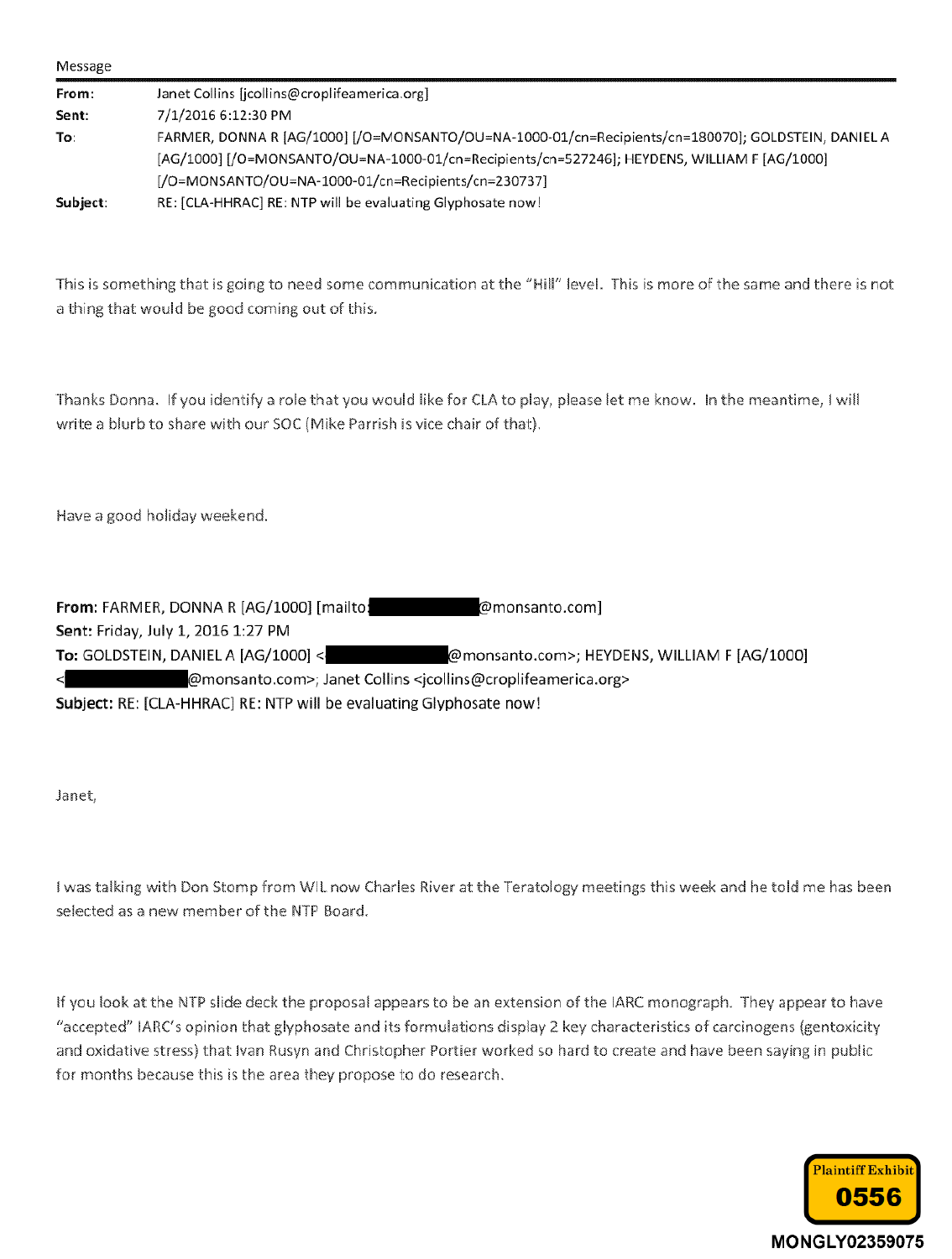Here is a new publication on this very topic:

## http://ehp.niehs.nih.gov/wp-content/uploads/124/6/ehp.1509912.alt.pdf

The authors:

Martyn T. Smith,1 Kathryn Z. Guyton, Catherine F. Gibbons, Jason M. Fritz,Christopher J. Portier, \* Ivan Rusyn, David M. DeMarini,3 Jane C. Caldwell, Robert J. Kavlock, Paul F. Lambert, Stephen S. Hecht, John R. Bucher, Bernard W. Stewart, Robert A. Baan, Vincent J. Cogliano, and Kurt Straif

I point out two things from the article:

The first is they mention the [glyphosate](https://www.baumhedlundlaw.com/toxic-tort-law/monsanto-roundup-lawsuit/) meeting:

Recently, using this same approach, the Working Groups of IARC Monograph Volume 112 and Volume 113 (in progress) concluded that strong mechanistic evidence exists for five key characteristics being involved in malathion carcinogenicity (i.e., genotoxicity, oxidative stress, inflammation, receptor-mediated effects, and cell proliferation or death), three in DDT carcinogenicity (i.e., immunosuppression, receptor-mediated effects and oxidative stress), and two each for diazinon and glyphosate (i.e., genotoxicity and oxidative stress), providing evidence to support their classification as probable human carcinogens in Group 2A (Guyton et al. 2015; Loomis et al. 2015).

The second is they mention this:

The approach described is similar in many respects to those currently being implemented by the U.S. EPA's Integrated Risk Information System Program and the U.S. National Toxicology Program.

Interesting to note that substances declared carcinogens by IARC ... NTP is finding tumors of interest...see cell phones and aloe vera:

# http://ntp.niehs.nih.gov/results/areas/cellphones/index.html

The occurrences of two tumor types in male Harlan Sprague Dawley rats exposed to RFR, malignant gliomas in the brain and schwannomas of the heart, were considered of particular interest, and are the subject of this report.

http://www.niehs.nih.gov/news/newsroom/interviews/aloevera/index.cfm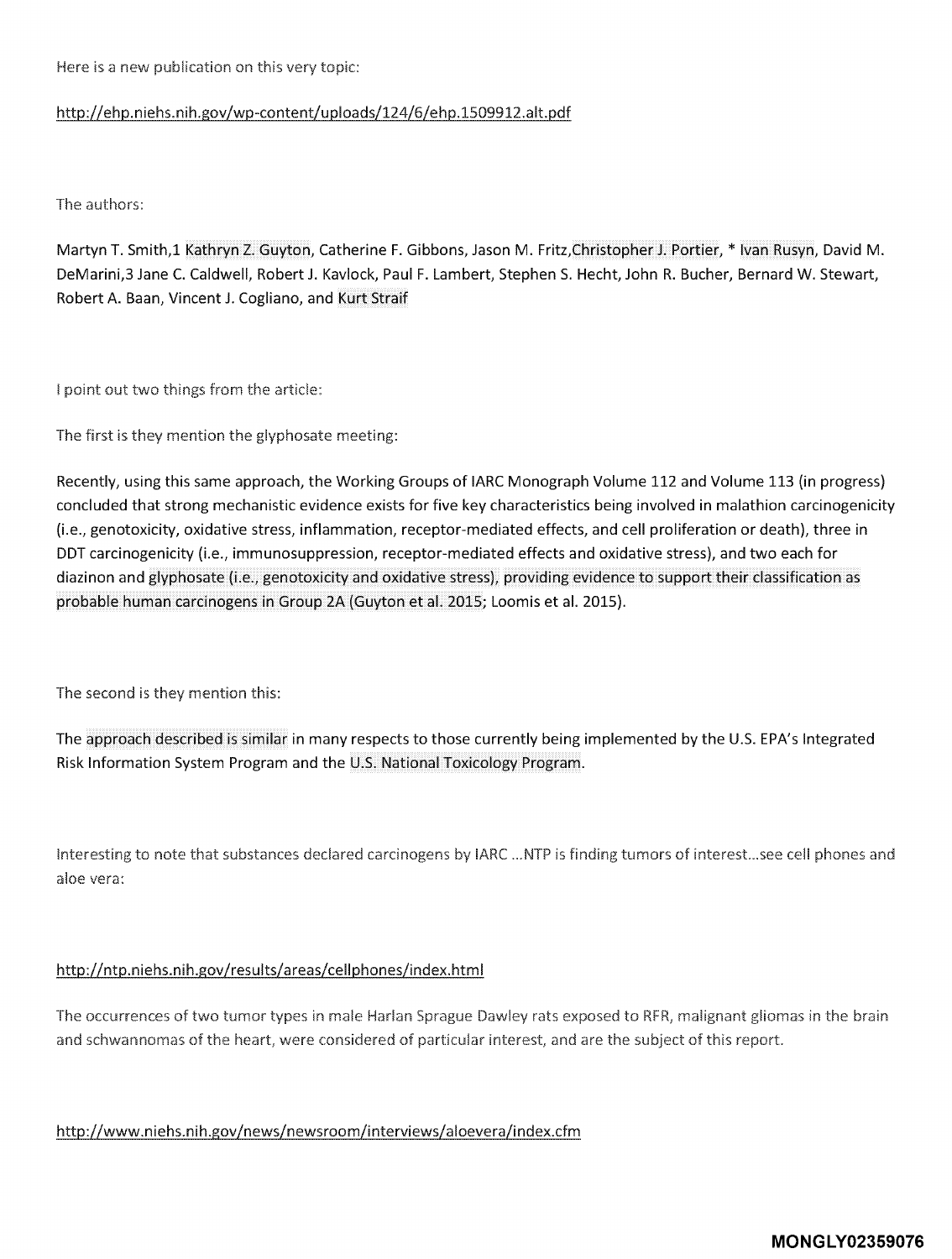Firstly, that within these NTP studies, we found there was clear carcinogenic activity of the nondecoiorized whole leaf extract, in both male and female rats, based on the increase in large intestinal tumors. Now, secondly, we believe these are relevant to humans.

See a pattern here?

Donna

**From:** GOLDSTEIN, DANIEL A [AG/1000] **Sent:** Friday, July 01, 2016 9:37 AM **To:** HEYDENS, WILLIAM F [AG/ 1000]; FARMER, DONNA R [AG/1000]; Janet Collins **Subject:** RE: [CLA-HHRAC] RE: NTP will be evaluating Glyphosate now!

Ditto ......

**From:** HEYDENS, WILLIAM F [AG/1000) **Sent:** Friday, July 01, 2016 9:33 AM **To:** FARMER, DONNA R [AG/1000) <jcollins@croplifeamerica.org> **Cc:** GOLDSTEIN, DANIEL A [AG/1000) < monsanto.com>; Janet Collins monsanto.com> **Subject:** RE: [CLA-HHRAC] RE: NTP will be evaluating Glyphosate now!

Hi Janet,

Yes we learned about this last week. What a colossal waste of taxpayers money. I don't know where our plans are right now but I expect we will really get into this after the 4th of July weekend.

Thanks.

Bill

-------- Original Message --------

Subject: RE: [CLA-HHRAC] RE: NTP will be evaluating Glyphosate now!

From: "FARMER, DONNAR  $[AG/1000]$ " < @monsanto.com>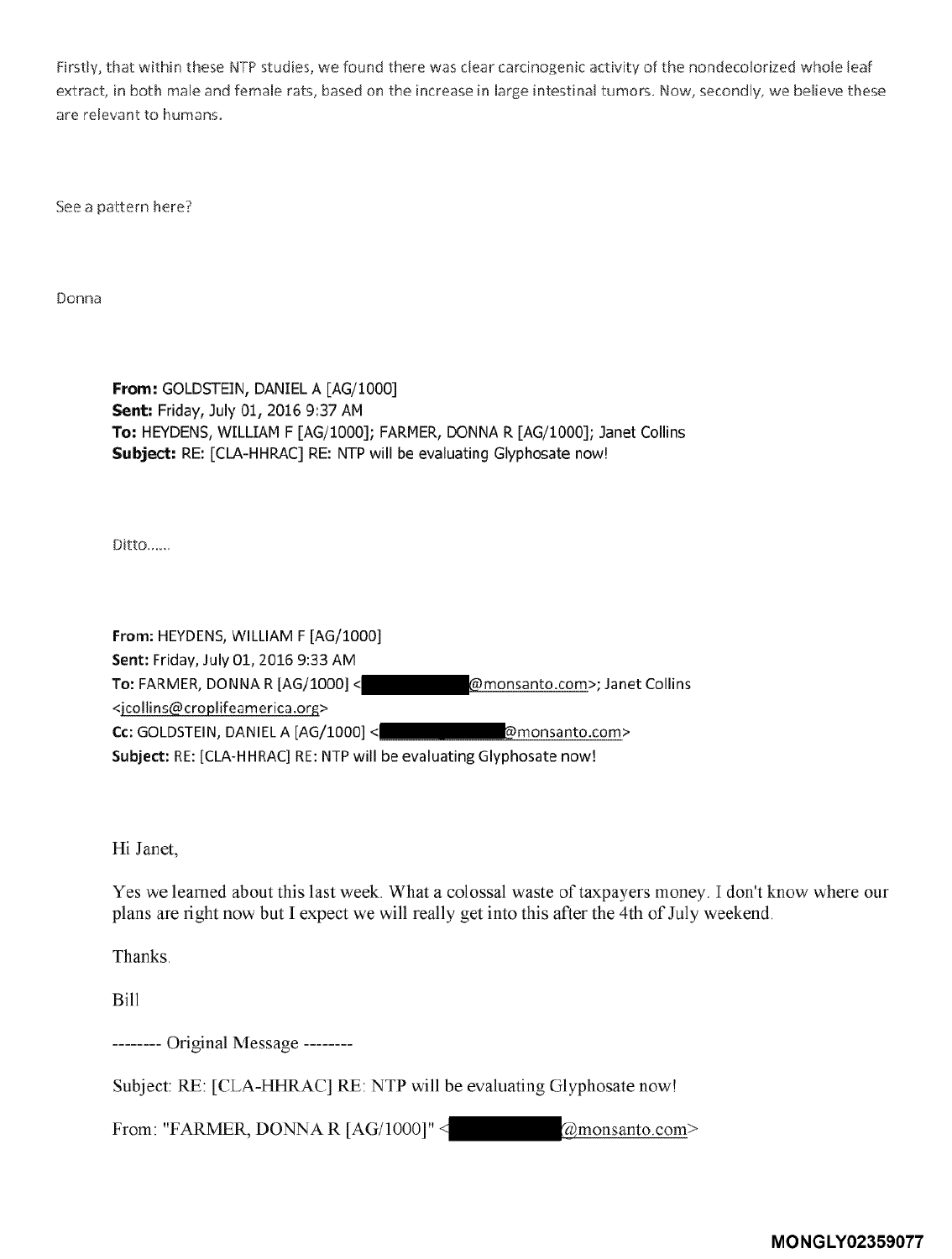Date: Jun 30, 2016, 3:27 PM

To: Janet Collins <jcollins@croplifeamerica.org>

Janet,

Thanks for forwarding. I had heard something about this but did not know that it was this far along.

I have included Bill Heydens on this email, he may have more information.

Regards,

Donna

**From:** Janet Collins [mailto:icollins@croplifeamerica.orql **Sent:** Thursday, June 30, 2016 3:01 PM **To:** GOLDSTEIN, DANIEL A [AG/1000]; FARMER, DONNA R [AG/1000] **Subject:** FW: [CLA-HHRAC] RE: NTP will be evaluating Glyphosate now!

Dan and Donna- are you all aware of this? Plans to execute?

**From:** Wolf Doug USGR [mailto:doug.wolf@syngenta.com] **Sent:** Thursday, June 30, 2016 12:33 PM To: BENTLEY, KARIN SHEETS <KARIN.S.BENTLEY-1@dupont.com>; Charles E Hastings <charles.hastings@basf.com> **Cc:** Papineni, Sabitha (S) <SPapineni@dow.com>; Janet Collins <jcollins@croplifeamerica.org> **Subject:** RE: [CLA-HHRAC] RE: NTP will be evaluating Glyphosate now!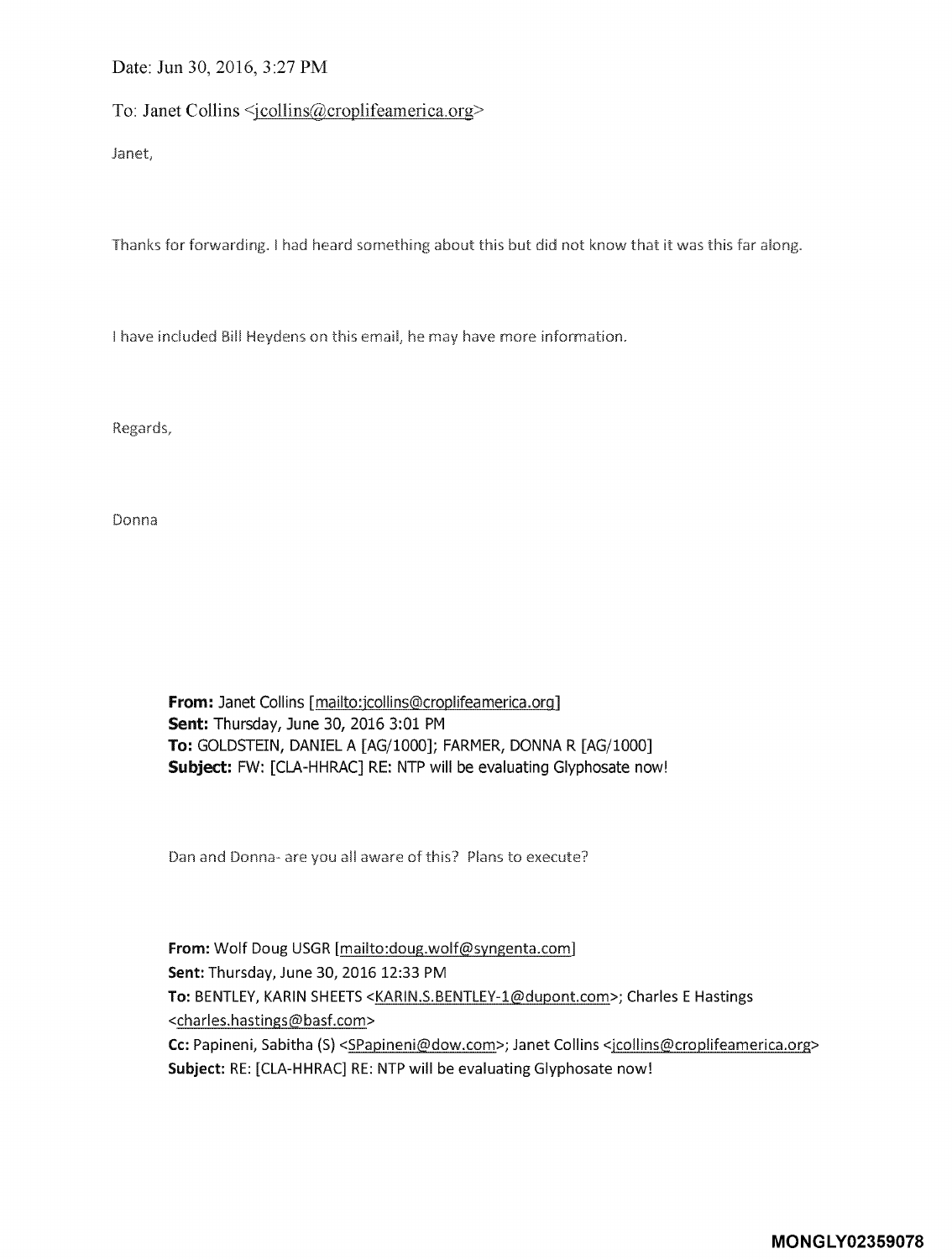Was not a question I felt it was appropriate to ask, however the proposal is going to the board of scientific councilors so if we really want to have an impact then we should look up who is on the board and see if we can communicate with some of them.

http://ntp.niehs.nih.gov/ntp/about ntp/bsc/current roster 508.pdf

**From:** BENTLEY, KARIN SHEETS [mailto:KARIN.S.BENTLEY-l@dupont.com] **Sent:** Thursday, June 30, 2016 12:28 PM To: Wolf Doug USGR <doug.wolf@syngenta.com>; Charles E Hastings <charles.hastings@basf.com> **Cc:** Papineni, Sabitha (S) <SPapineni@dow.com>; jcollins@croplifeamerica.org **Subject:** RE: [CLA-HHRAC] RE: NTP will be evaluating Glyphosate now!

And do they intend to do anything about it?

**From:** Wolf Doug USGR [mailto:doug.wolf@syngenta.com] **Sent:** Thursday, June 30, 2016 12:18 PM **To:** Charles E Hastings <charles.hastings@basf.com> **Cc:** BENTLEY, KARIN SHEETS <KARIN.S.BENTLEY-l@dupont.com>; Papineni, Sabitha (S) <SPapineni@dow.com>; clA-HHRAC@yahoogroups.com **Subject:** Re: [CLA-HHRAC] RE: NTP will be evaluating Glyphosate now!

By the way I checked and EPA is aware of this activity by NIEHS

Sent from my iPhone

On Jun 30, 2016, at 8:32 AM, Charles E Hastings charles.hastings@basf.com [CLA-HHRAC] <CLA-HHRACnoreply@yahoogroups.com> wrote:

I agree with Karin's idea. For one thing it's a total waste of tax dollars.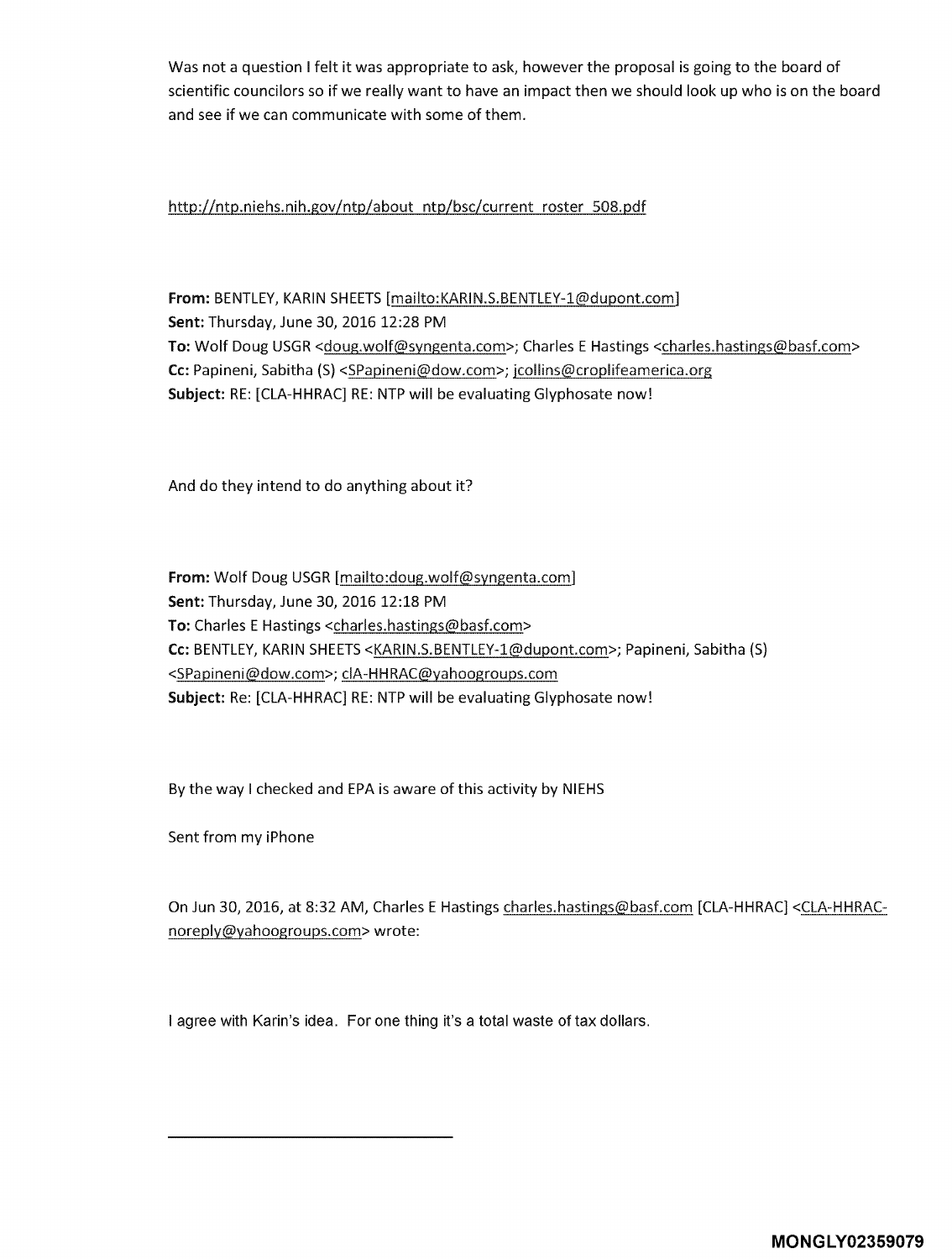Best Regards / Mit freundlichen Grüssen,

**Charles Hastings, Ph.D., DABT**  Manager, Regulatory Toxicology BASF - The Chemical Company

Phone: +1 919 Mobile: +1-973-<br>
Rax: +1 919 E-Mail: charles. hastings@basf.com Postal Address: BASF Corporation, Research Triangle Park, 27709 Research Triangle Park, USA

**150 years BASF** - **We create chemistry** 

All contents of this e-mail and any attachments thereto are confidential unless explicitly specified otherwise in this e-mail. If you are not the intended recipient, you are hereby formally notified that any use, copying or distribution of this e-mail, in whole or in part, is strictly prohibited. Please notify the sender by return e-mail and delete this e-mail from your system.

**From:** CLA-HHRAC@yahoogroups.com [mailto:CLA-HHRAC@yahoogroups.com] **On Behalf Of** 'BENTLEY, KARIN SHEETS' Karin.S.Bentley-1@dupont.com [CLA-HHRAC] **Sent:** Thursday, June 30, 2016 9:50 AM **To:** Papineni, Sabitha (S) <SPapineni@dow.com>; clA-HHRAC@yahoogroups.com **Subject:** [CLA-HHRAC] RE: NTP will be evaluating Glyphosate now!

Thank you Sabitha for alerting us to this review.

Janet, HHRAC:

I am wondering if consideration should be given to CLA (and any other allies such as ACC) submitting a letter to NTP (and any other government organization that can put pressure on NTP) indicating that this planned review is not good use of federal funds given the number of recent independent reviews that have been conducted, including JMPR, EFSA, and EPA.

Thoughts?

Karin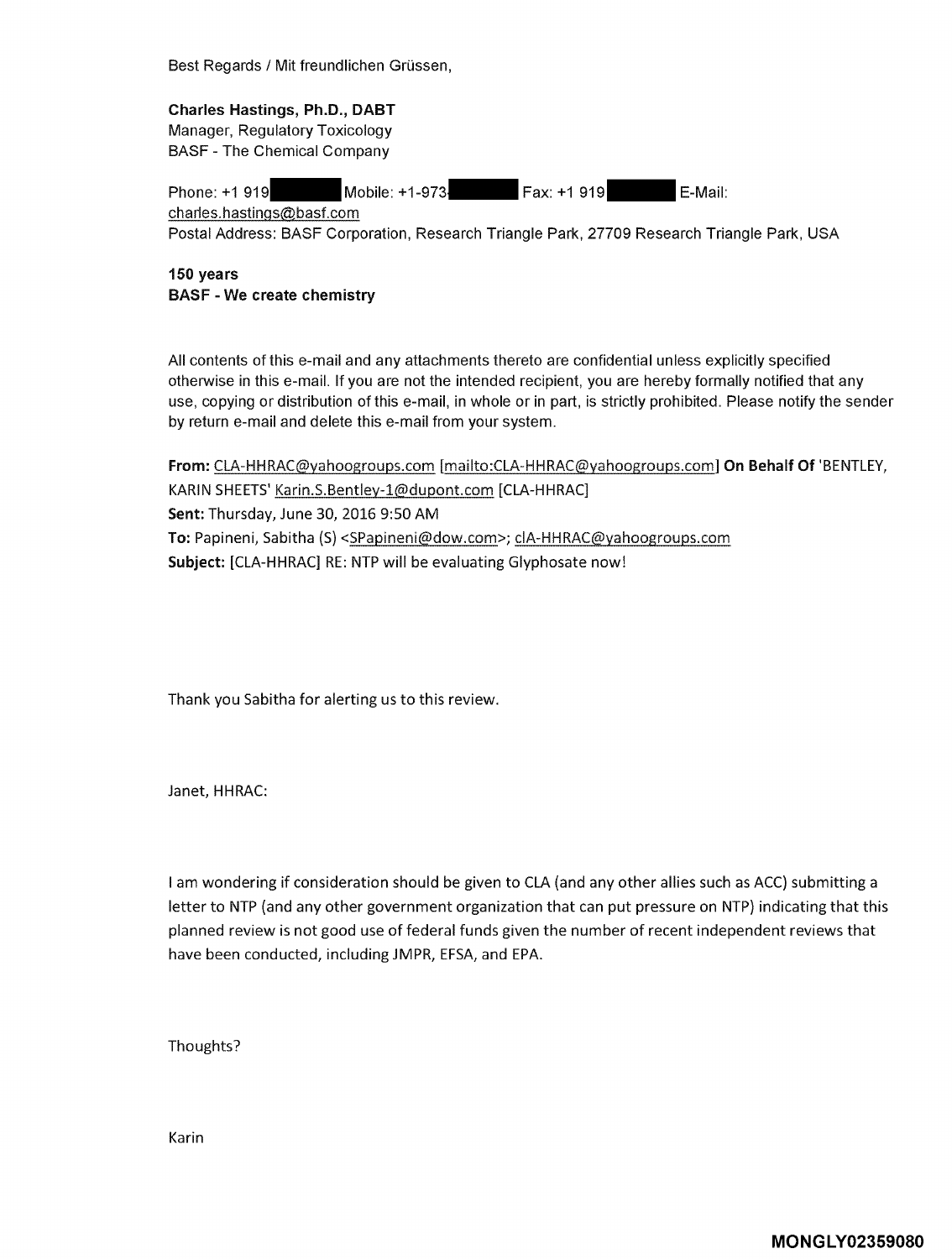**From:** CLA-HHRAC@yahoogroups.com [mailto:CLA-HHRAC@yahoogroups.com] **On Behalf Of** 'Papineni, Sabitha (S)' SPapineni@dow.com [CLA-HHRAC] **Sent:** Thursday, June 30, 2016 9:19 AM **To:** clA-HHRAC@yahoogroups.com **Subject:** [CLA-HHRAC] NTP will be evaluating Glyphosate now!

FYI in case you not aware of this already

Due to the different conclusions in the various human health assessments conducted to date and the significant public concern regarding glyphosate use and exposure, the NTP began to consider whether additional investigations into the potential toxicity of glyphosate and its formulations were warranted.

The initial focus is on genetic toxicity and cancer, particularly studies that would inform mechanisms and pathways relevant to carcinogenicity.

Below are the links of NTP scoping document and presentation discussing their strategy/plan which includes public literature review on both cancer and non-cancer endpoints followed by studies to investigate mechanisms of the toxic effects.

http://ntp.niehs.nih.gov/ntp/about ntp/bsc/2016/june/meeting%20materials/glyphosate 508.pdf

http://ntp.niehs.nih.gov/ntp/about ntp/bsc/2016/june/presentations/glyphosate 508.pdf

Thanks,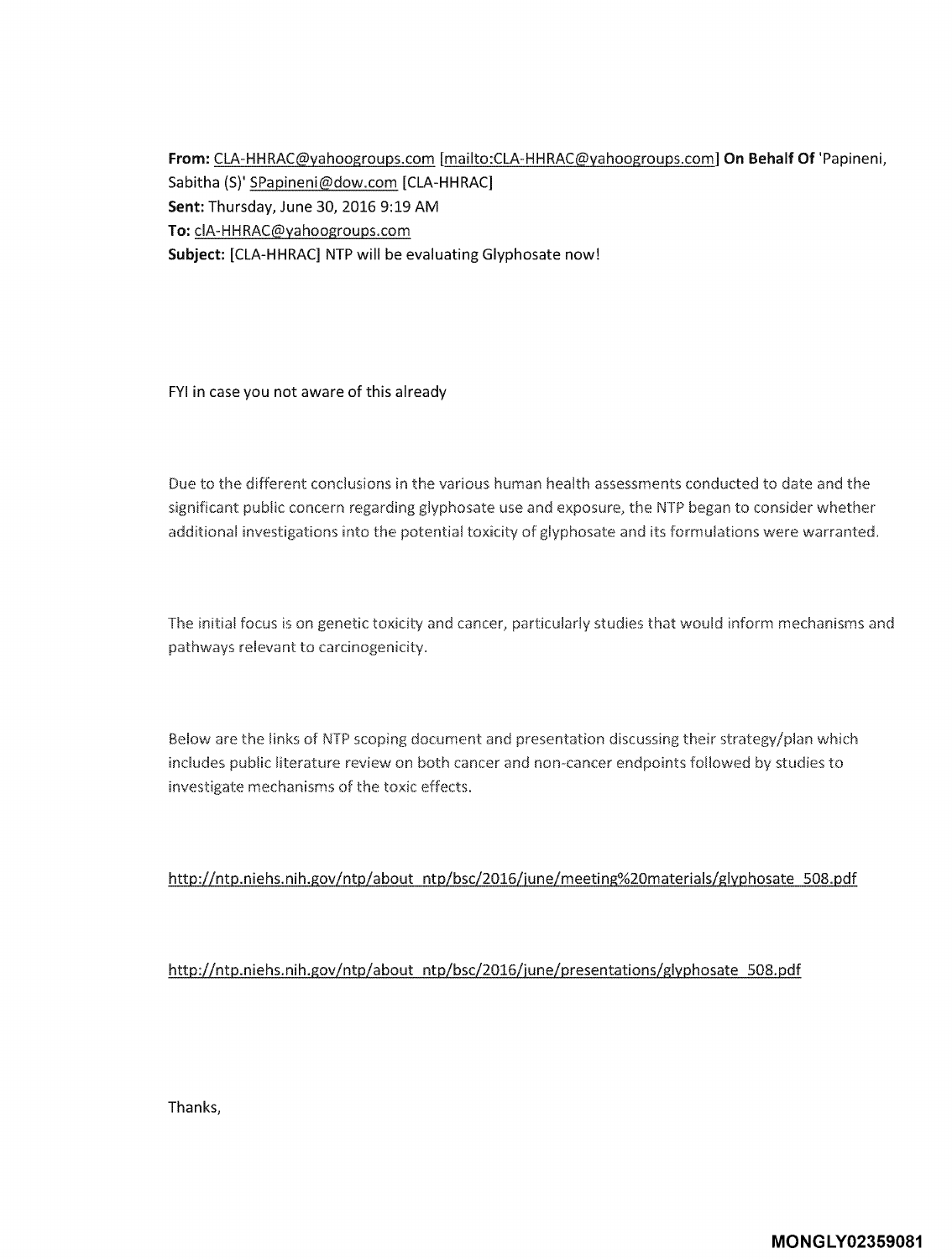### Sabitha Papineni, DVM, Ph.D

### Senior Toxicologist

Human Health Assessment

Regulatory Sciences and Government Affairs

Dow AgroSciences

9330 Zionsville Rd

Indianapolis, IN-46268



Fax.317-

E-mail:spapineni@dow.com

This communication is for use by the intended recipient and contains information that may be Privileged, confidential or copyrighted under applicable law. If you are not the intended recipient, you are hereby formally notified that any use, copying or distribution of this e-mail,in whole or in part, is strictly prohibited. Please notify the sender by return e-mail and delete this e-mail from your system. Unless explicitly and conspicuously designated as "E-Contract Intended", this e-mail does not constitute a contract offer, a contract amendment, or an acceptance of a contract offer. This e-mail does not constitute a consent to the use of sender's contact information for direct marketing purposes or for transfers of data to third parties.

Francais Deutsch Italiano Espanol Portugues Japanese Chinese Korean

http://www.DuPont.com/corp/email disclaimer.html

Posted by: Charles E Hastings <charles.hastings@basf.com>

| Reply via web post | Reply to sender | * Reply to group | • Start a New Topic | • Messages in this topic (4) |
|--------------------|-----------------|------------------|---------------------|------------------------------|
|                    |                 |                  |                     |                              |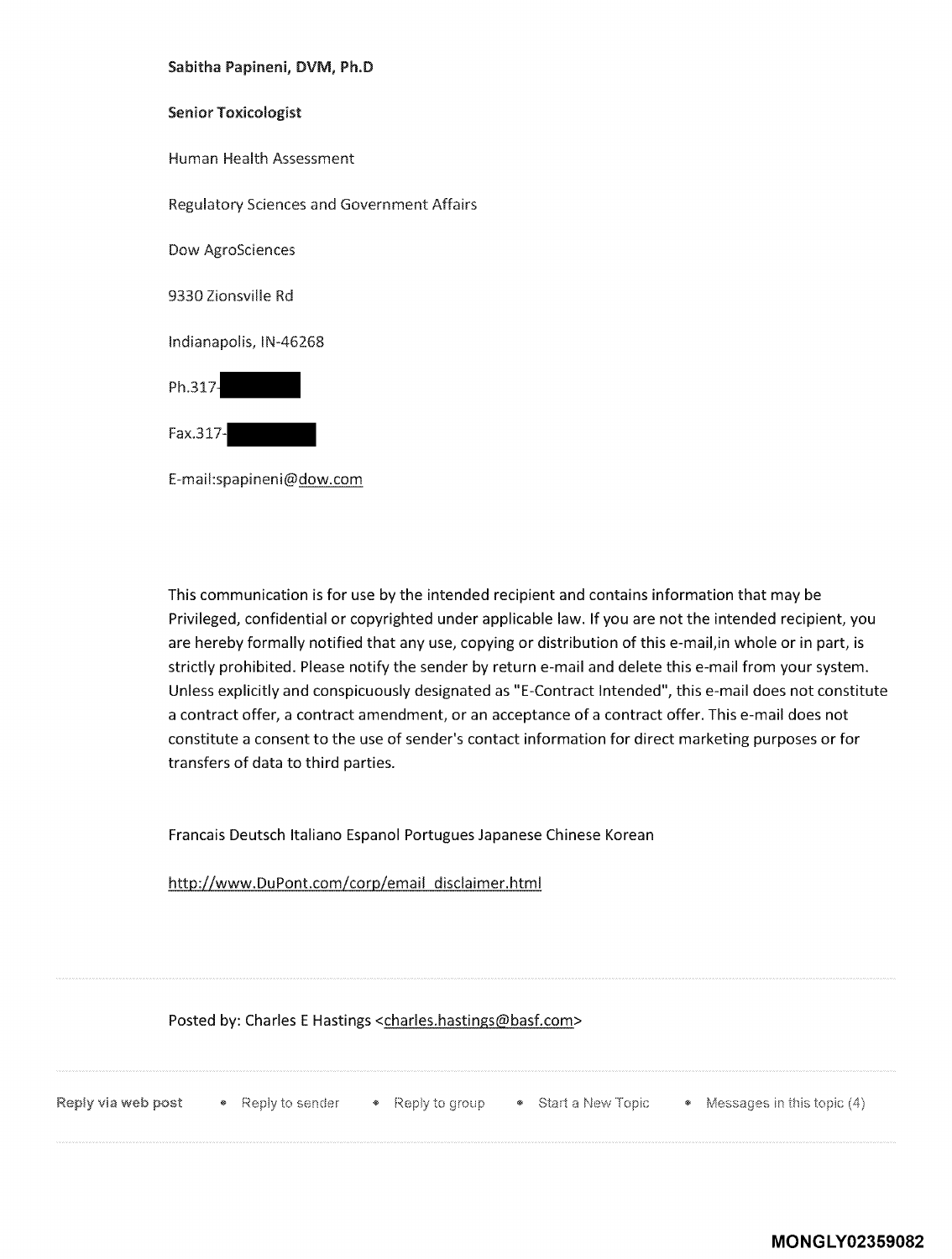

Have you tried the highest rated email app?

With 4.5 stars in iTunes, the Yahoo Mail app is the highest rated email app on the market. What are you waiting for? Now you can access all your inboxes (Gmail, Outlook, AOL and more) in one place. Never delete an email again with 1000GB of free cloud storage.

#### **VISIT YOUR GROUP**

a

\* Privacy \* Unsubscribe \* Terms of Use

This message may contain confidential information. If you are not the designated recipient, please notify the sender immediately, and delete the original and any copies. Any use of the message by you is prohibited.

This communication is for use by the intended recipient and contains information that may be Privileged, confidential or copyrighted under applicable law. If you are not the intended recipient, you are hereby formally notified that any use, copying or distribution of this e-mail,in whole or in part, is strictly prohibited. Please notify the sender by return e-mail and delete this e-mail from your system. Unless explicitly and conspicuously designated as "E-Contract Intended", this e-mail does not constitute a contract offer, a contract amendment, or an acceptance of a contract offer. This e-mail does not constitute a consent to the use of sender's contact information for direct marketing purposes or for transfers of data to third parties.

Francais Deutsch Italiano Espanol Portugues Japanese Chinese Korean

http://www.DuPont.com/corp/email disclaimer.html